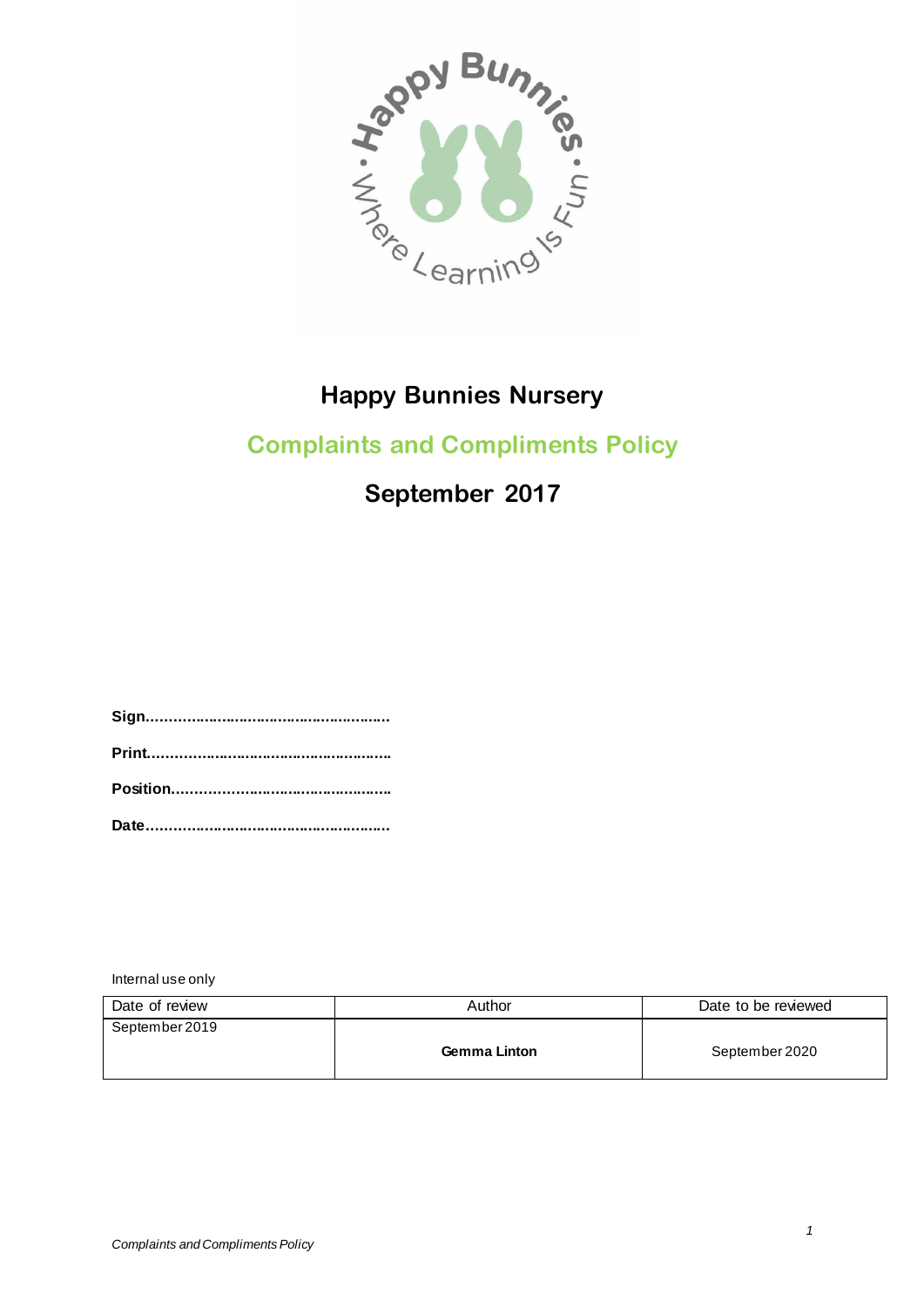## **Complaint and Compliments policy**

At Happy Bunnies we believe that parents are entitled to expect courtesy and prompt, careful attention to their individual needs and wishes. We hope that at all times parents are happy with the service provided and we encourage parents to voice their appreciation to the staff concerned.

We record all compliments and share these with staff.

We welcome any suggestions from parents on how we can improve our services, and will give prompt and serious attention to any concerns that parents may have. Any concerns will be dealt with professionally and promptly to ensure that any issues arising from them are handled effectively and to ensure the welfare of all children, enable ongoing cooperative partnership with parents and to continually improve the quality of the nursery.

We have a formal procedure for dealing with complaints where we are not able to resolve a concern. Where any concern or complaint relates to child protection, we follow our Safeguarding Policy.

#### **Internal complaints procedure**

#### **Stage 1**

If any parent should have cause for concern or any queries regarding the care or early learning provided by the nursery, they should in the first instance take it up with the child's key person or a senior member of staff/room leader.

#### **Stage 2**

If the issue remains unresolved or parents feel they have received an unsatisfactory outcome, then they must present their concerns in writing as a formal complaint to the nursery manager. The manager will then investigate the complaint and report back to the parent within 14 working days**.** The manager will document the complaint fully and the actions taken in relation to it in the complaints log book.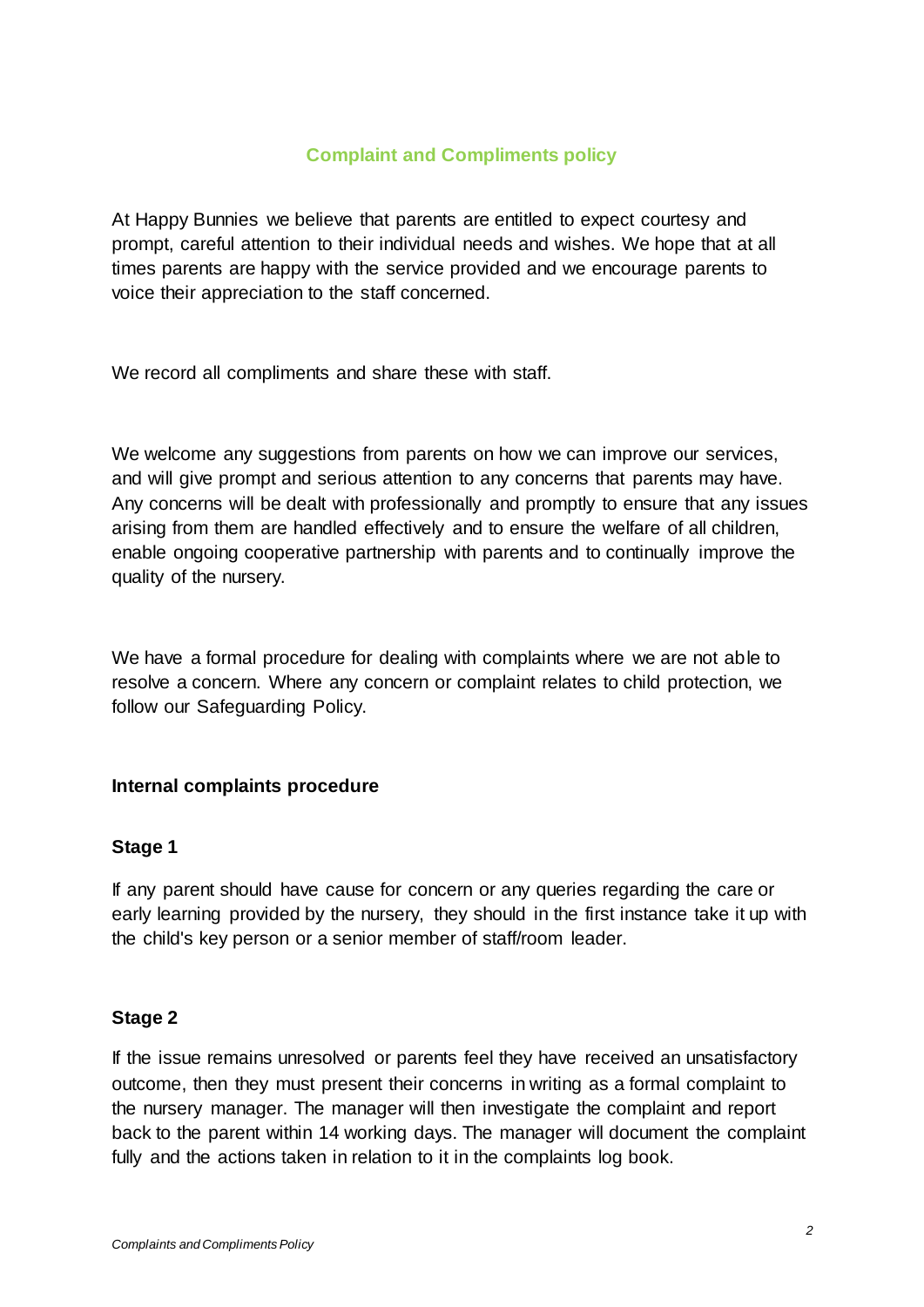(Most complaints are usually resolved informally at stage 1 or 2.)

#### **Stage 3**

If the matter is still not resolved, the nursery will hold a formal meeting between the manager, parent and a senior staff member to ensure that it is dealt with comprehensively. The nursery will make a record of the meeting and document any actions. All parties present at the meeting will review the accuracy of the record, and be asked to sign to agree it and receive a copy. This will signify the conclusion of the procedure.

### **Stage 4**

If the matter cannot be resolved to their satisfaction, then parents have the right to raise the matter with Ofsted. Parents are made aware that they can contact Ofsted at any time they have a concern, including at all stages of the complaints procedure, and are given information on how to contact Ofsted. Ofsted is the registering authority for nurseries in England and investigates all complaints that suggest a provider may not be meeting the requirements of the nursery's registration. It risk assesses all complaints made and may visit the nursery to carry out a full inspection where it believes requirements are not met.

A record of complaints will be kept in the nursery. The record will include the name of the complainant, the nature of the complaint, date and time complaint received, action(s) taken, result of any investigations and any information given to the complainant including a dated response.

Parents will be able to access this record if they wish; however, all personal details relating to any complaint will be stored confidentially and will be only accessible by the parties involved. Ofsted inspectors will have access to this record at any time during visits to ensure actions have been met appropriately.

#### **External complaints**

All external complaints must be put in writing and when received, the manager will then investigate the complaint and report back to the complainant within 14 working